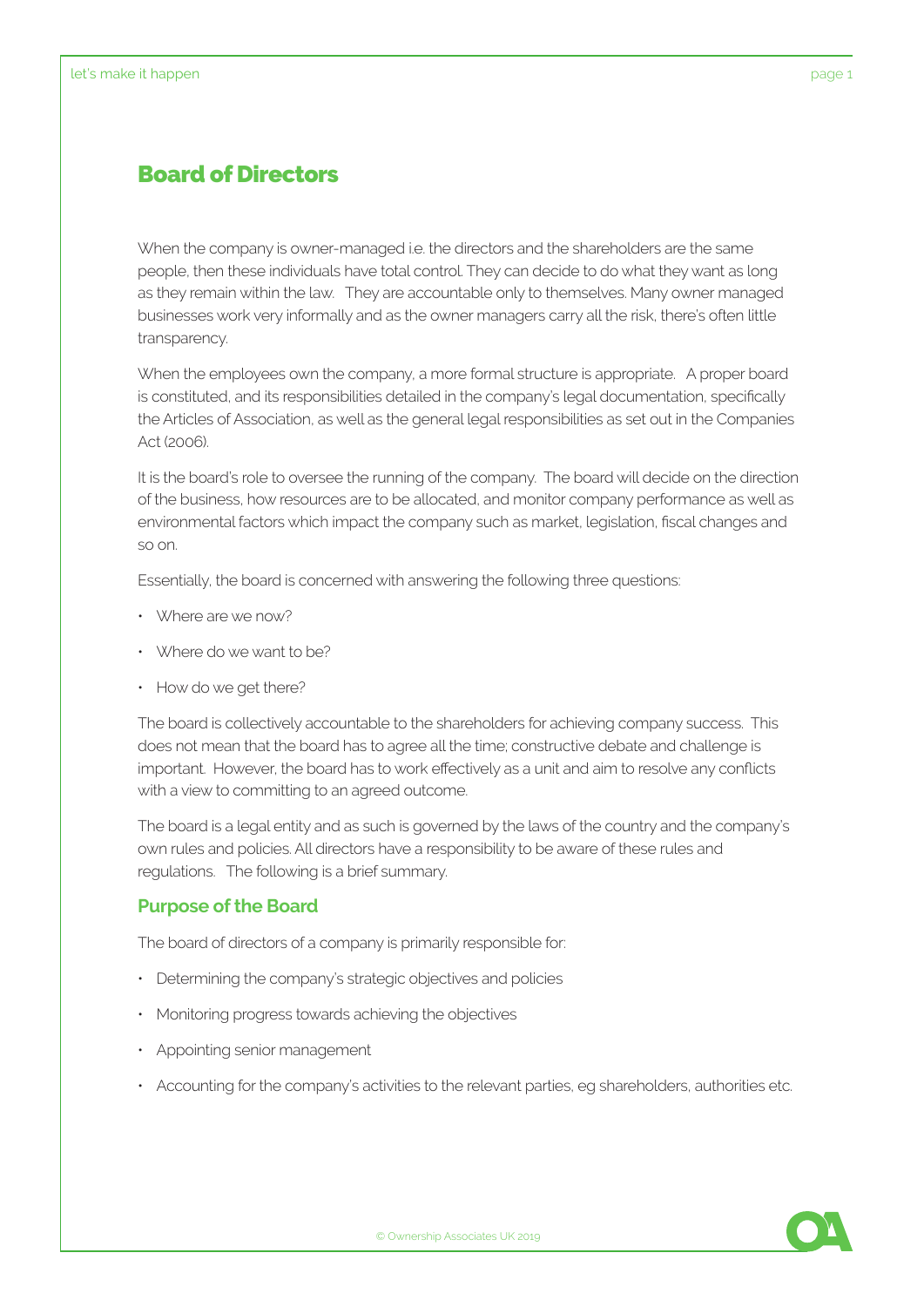The managing director is responsible for the performance of the company, as dictated by the board's overall strategy. The managing director is answerable to the chair of the board. The board is accountable to the company's shareholders. In the case of most employee-owned companies, the trust is the main shareholder.

## **Responsibilities of Directors**

The Companies Act (2006) sets out seven legal duties of a Director:

1. To act within powers in accordance with the company's constitution and to use these powers only for the purposes for which they were conferred. This means that a director must comply

2. To promote the success of the company for the benefit of its members as a whole (or, if relevant, other purposes specified in the constitution). The Director must have regard to all relevant matters, specifically:

- the likely consequences of any decision in the long term
- the interests of the company's employees

• the need to foster the company's business relationships with suppliers, customers and others; the impact of the company's operations on the community and the environment

• the desirability of the company maintaining a reputation for high standard business conduct; and the need to act fairly as between members of the company.

3. To exercise independent judgment. The director should not use their position to represent the views of others. This does not prevent directors from relying on advice, so long as they exercise their own judgment on whether to follow it.

4. To exercise reasonable care, skill and diligence.

5. To avoid conflicts of interest

6. Not to accept benefits from third parties. The company may authorize acceptance eg to enable a director to benefit from reasonable corporate hospitality

7. To declare any interest in a proposed transaction or arrangement. The declaration must be made before the transaction is entered into.

## **Confidentiality**

The board of directors is charged with ensuring the success and sustainability of the company. The ability to have full, frank and honest discussion is paramount to the effective functioning of the board. Some discussions at board level are necessarily confidential.

Employee ownership brings an added obligation to ensure that the employee owners are informed and consulted appropriately.

This transparency can appear to conflict with the need for confidentiality and it is useful to agree what is confidential and what is able to be shared with colleagues and other stakeholders.